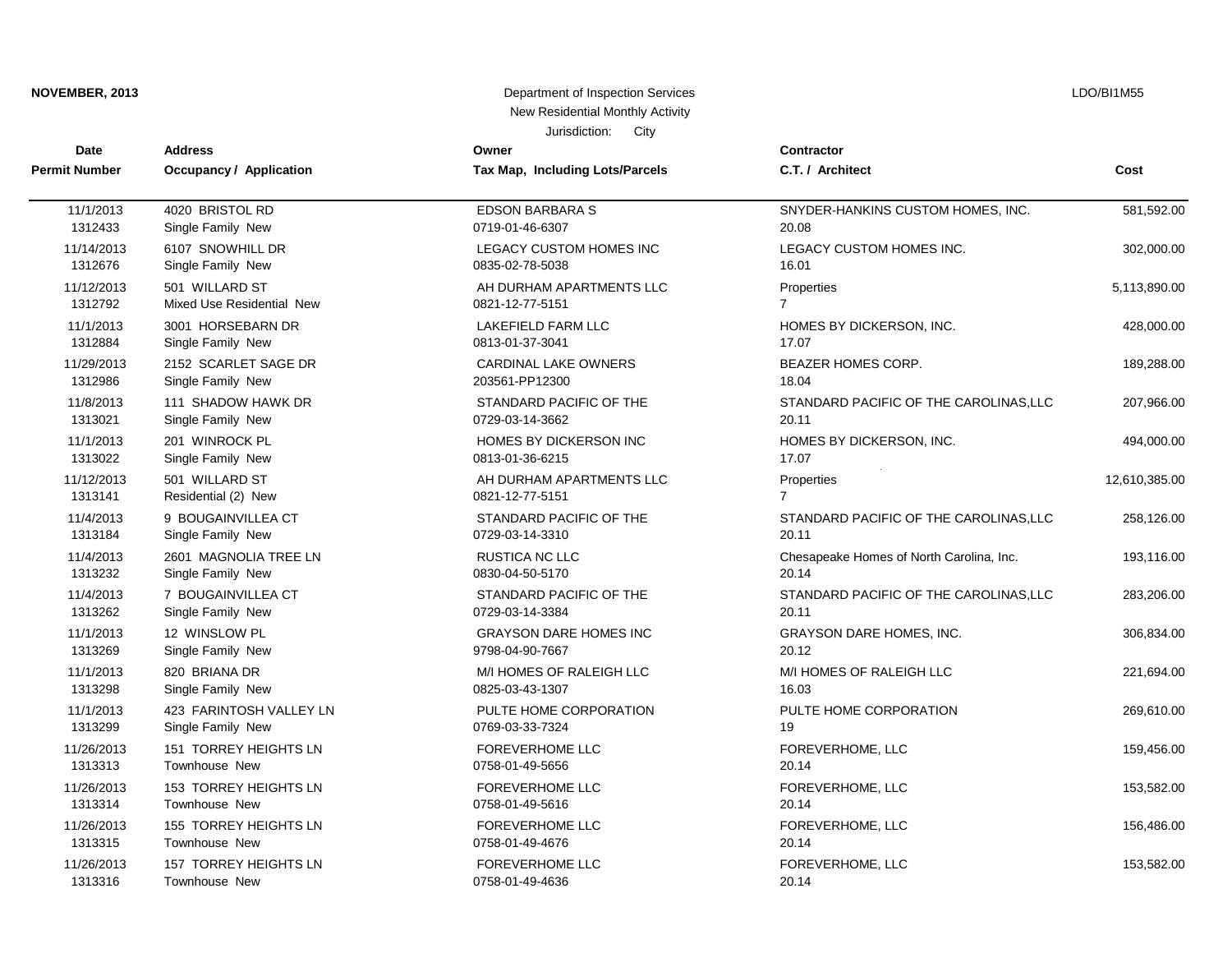| Date                 | <b>Address</b>                 | Owner                           | <b>Contractor</b>                   |            |
|----------------------|--------------------------------|---------------------------------|-------------------------------------|------------|
| <b>Permit Number</b> | <b>Occupancy / Application</b> | Tax Map, Including Lots/Parcels | C.T. / Architect                    | Cost       |
| 11/26/2013           | 159 TORREY HEIGHTS LN          | <b>FOREVERHOME LLC</b>          | FOREVERHOME, LLC                    | 159,456.00 |
| 1313317              | Townhouse New                  | 157370-PP11440                  | 20.14                               |            |
| 11/13/2013           | 101 HICO WAY                   | MREC BRIGHTLEAF LLC             | THE DREES HOMES COMPANY             | 240,504.00 |
| 1313330              | Single Family New              | 0850-03-33-2030                 | 18.05                               |            |
| 11/8/2013            | 2703 MAGNOLIA TREE LN          | MUNGO HOMES OF NORTH CAROLINA   | Mungo Homes of North Carolina, Inc. | 194,106.00 |
| 1313332              | Single Family New              | 0739-02-59-5698                 | 20.14                               |            |
| 11/4/2013            | 21 PICCADILLY CT               | MUNGO HOMES OF NORTH CAROLIONA  | Mungo Homes of North Carolina, Inc. | 205,392.00 |
| 1313333              | Single Family New              | 0729-03-34-6283                 | 20.10                               |            |
| 11/8/2013            | 1825 RUSTICA DR                | MUNGO HOMES OF NORTH CAROLINA   | Mungo Homes of North Carolina, Inc. | 119,592.00 |
| 1313334              | Single Family New              | 0739-02-59-4854                 | 20.14                               |            |
| 11/4/2013            | 415 COTTONSEED WAY             | <b>LENNAR CAROLINAS LLC</b>     | Lennar Carolinas, LLC               | 230,670.00 |
| 1313338              | Single Family New              | 0860-01-15-3976                 | 18.05                               |            |
| 11/4/2013            | 2013 OCTOBER DR                | LENNAR CAROLINAS LLC            | Lennar Carolinas, LLC               | 152,658.00 |
| 1313339              | Single Family New              | 0840-02-95-0990                 | 18.05                               |            |
| 11/5/2013            | 3206 HORSEBARN DR              | <b>WEEKLEY HOMES LLC</b>        | Weekley Homes, L.P.                 | 297,858.00 |
| 1313344              | Single Family New              | 0813-01-48-1093                 | 17.07                               |            |
| 11/11/2013           | 11 ARROWWOOD CT                | <b>CIMARRON CAPITAL INC</b>     | CIMARRON CAPITAL, INC.              | 197,406.00 |
| 1313347              | Single Family New              | 0846-01-35-8915                 | 21                                  |            |
| 11/5/2013            | 309 FARINTOSH VALLEY LN        | PULTE HOME CORPORATION          | PULTE HOME CORPORATION              | 195,822.00 |
| 1313351              | Single Family New              | 0769-03-32-0981                 | 19                                  |            |
| 11/5/2013            | 110 ROSEDALE CREEK DR          | PULTE HOME CORPORATION          | PULTE HOME CORPORATION              | 132,990.00 |
| 1313352              | Single Family New              | 0769-03-42-0494                 | 19                                  |            |
| 11/5/2013            | 140 ROSEDALE CREEK DR          | PULTE HOME CORPORATION          | PULTE HOME CORPORATION              | 183,612.00 |
| 1313353              | Single Family New              | 0769-03-32-4486                 | 19                                  |            |
| 11/20/2013           | 3309 AVON RD                   | <b>DEMEO LORRAINE</b>           | <b>GRAU BUILDING COMPANY</b>        | 993,576.00 |
| 1313357              | Single Family New              | 0810-18-30-2056                 | 20.08                               |            |
| 11/7/2013            | 1101 FERN ST                   | HABITAT FOR HUMANITY OF DURHAM  | HABITAT FOR HUMANITY OF DURHAM INC. | 76,164.00  |
| 1313368              | Single Family New              | 0831-07-57-0637                 | $\mathsf{Q}$                        |            |
| 11/8/2013            | 102 LIVE OAK CIR               | <b>FOREVERHOME LLC</b>          | FOREVERHOME, LLC                    | 256,674.00 |
| 1313384              | Single Family New              | 0850-03-20-1645                 | 18.05                               |            |
| 11/8/2013            | 820 GASTON MANOR DR            | PULTE HOME CORPORATION          | PULTE HOME CORPORATION              | 190,245.00 |
| 1313386              | Single Family New              | 0769-03-32-7519                 | 19                                  |            |
| 11/8/2013            | 826 GASTON MANOR DR            | PULTE HOME CORPORATION          | PULTE HOME CORPORATION              | 167,442.00 |
| 1313387              | Single Family New              | 0769-03-32-8569                 | 19                                  |            |
| 11/8/2013            | 1126 GASTON MANOR DR           | PULTE HOME CORPORATION          | PULTE HOME CORPORATION              | 276,672.00 |
| 1313388              | Single Family New              | 0769-03-43-3754                 | 19                                  |            |

Jurisdiction: City **NOVEMBER, 2013** Department of Inspection Services New Residential Monthly Activity

LDO/BI1M55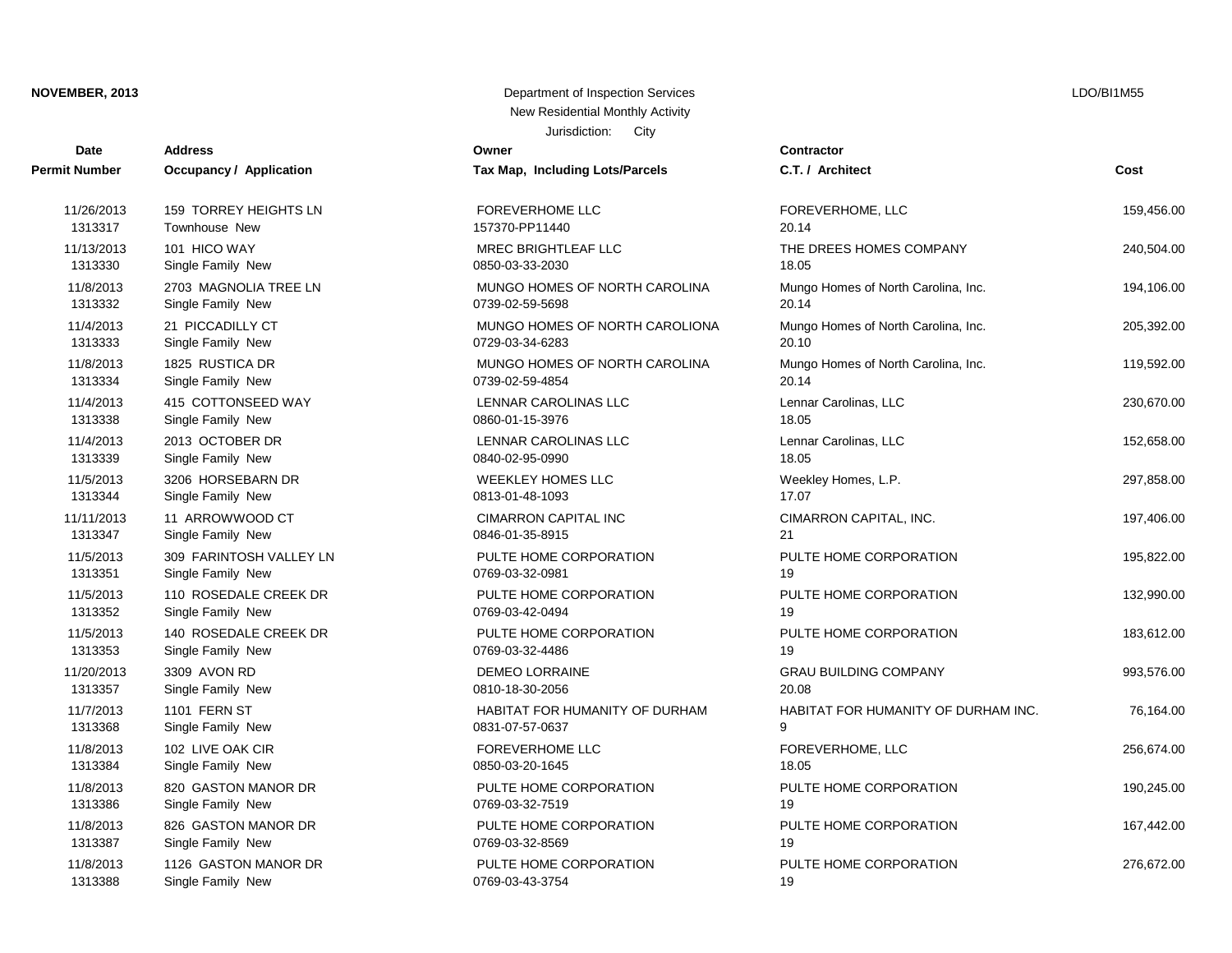| Date                 | <b>Address</b>                 | Owner                           | Contractor      |
|----------------------|--------------------------------|---------------------------------|-----------------|
| <b>Permit Number</b> | <b>Occupancy / Application</b> | Tax Map, Including Lots/Parcels | C.T. / Arch     |
| 11/13/2013           | 109 HICO WAY                   | MREC BRIGHTLEAF LLC             | THE DREE        |
| 1313401              | Single Family New              | 0850-03-33-2166                 | 18.05           |
| 11/12/2013           | 2084 TANNERS MILL DR           | LENNAR CAROLINAS LLC            | Lennar Car      |
| 1313425              | Single Family New              | 0840-02-86-8194                 | 18.05           |
| 11/11/2013           | 129 ROSEDALE CREEK DR          | PULTE HOME CORPORATION          | PULTE HO        |
| 1313426              | Single Family New              | 0769-03-32-7228                 | 19              |
| 11/11/2013           | 142 ROSEDALE CREEK DR          | PULTE HOME CORPORATION          | PULTE HO        |
| 1313427              | Single Family New              | 0769-03-32-4446                 | 19              |
| 11/11/2013           | 722 GASTON MANOR DR            | PULTE HOME CORPORATION          | PULTE HO        |
| 1313429              | Single Family New              | 0769-03-32-0642                 | 19              |
| 11/13/2013           | 106 SHADOW HAWK DR             | STANDARD PACIFIC OF THE         | <b>STANDARI</b> |
| 1313430              | Single Family New              | 0729-03-14-1772                 | 20.11           |
| 11/25/2013           | 114 SHADOW HAWK DR             | STANDARD PACIFIC OF THE         | <b>STANDARI</b> |
| 1313457              | Single Family New              | 0729-03-14-1477                 | 20.11           |
| 11/21/2013           | 2 INTUITION CIR                | STANDARD PACIFIC OF THE         | <b>STANDARI</b> |
| 1313458              | Townhouse New                  | 0802-02-96-1916                 | 17.06           |
| 11/21/2013           | 4 INTUITION CIR                | STANDARD PACIFIC OF THE         | <b>STANDARI</b> |
| 1313459              | Townhouse New                  | 0802-02-96-0995                 | 17.06           |
| 11/21/2013           | 6 INTUITION CIR                | STANDARD PACIFIC OF THE         | <b>STANDARI</b> |
| 1313460              | Townhouse New                  | 0802-02-96-0973                 | 17.06           |
| 11/21/2013           | 8 INTUITION CIR                | STANDARD PACIFIC OF THE         | <b>STANDARI</b> |
| 1313461              | Townhouse New                  | 0802-02-96-0962                 | 17.06           |
| 11/21/2013           | 10 INTUITION CIR               | STANDARD PACIFIC OF THE         | <b>STANDARI</b> |
| 1313462              | Townhouse New                  | 0802-02-96-0930                 | 17.06           |
| 11/18/2013           | 325 VINTAGE HOLLY DR           | LENNAR CAROLINAS LLC            | Lennar Car      |
| 1313479              | Single Family New              | 0860-01-05-4946                 | 18.05           |
| 11/19/2013           | 3 BEE HILL PL                  | <b>WEEKLEY HOMES LLC</b>        | Weekley H       |
| 1313481              | Single Family New              | 0813-01-38-3083                 | 17.07           |
| 11/29/2013           | 705 FARGO ST                   | <b>CITY OF DURHAM</b>           | WALLACE,        |
| 1313488              | Single Family New              | 0821-16-73-6992                 | 12.01           |
| 11/25/2013           | 8021 ROSEMONT PKWY             | <b>MKG LLC</b>                  | <b>GARMAN H</b> |
| 1313492              | Single Family New              | 0727-03-14-7411                 | 20.12           |
| 11/25/2013           | 7 MORNINGSIDE DR               | STANDARD PACIFIC OF THE         | <b>STANDARI</b> |
| 1313496              | Single Family New              | 0729-03-04-6973                 | 20.11           |
| 11/25/2013           | 903 WOOD CHAPEL LN             | BILL CLARK HOMES OF RALEIGH     | <b>CLARK HO</b> |
| 1212506              | Single Family Now              | 0750.01.06.0927                 | 19 O.F.         |

# Jurisdiction: City **NOVEMBER, 2013** Department of Inspection Services New Residential Monthly Activity

| Tax Map, Including Lots/Parcels | C              |
|---------------------------------|----------------|
| <b>MREC BRIGHTLEAF LLC</b>      | TI             |
| 0850-03-33-2166                 | 18             |
| <b>LENNAR CAROLINAS LLC</b>     | L6             |
| 0840-02-86-8194                 | 18             |
| PULTE HOME CORPORATION          | P              |
| 0769-03-32-7228                 | 19             |
| PULTE HOME CORPORATION          | P              |
| 0769-03-32-4446                 | 19             |
| PULTE HOME CORPORATION          | P              |
| 0769-03-32-0642                 | 19             |
| STANDARD PACIFIC OF THE         | S.             |
| 0729-03-14-1772                 | 2(             |
| STANDARD PACIFIC OF THE         | S.             |
| 0729-03-14-1477                 | 2(             |
| STANDARD PACIFIC OF THE         | S.             |
| 0802-02-96-1916                 | 1 <sup>7</sup> |
| STANDARD PACIFIC OF THE         | S.             |
| 0802-02-96-0995                 | 1 <sup>7</sup> |
| STANDARD PACIFIC OF THE         | S.             |
| 0802-02-96-0973                 | 1 <sup>7</sup> |
| STANDARD PACIFIC OF THE         | S.             |
| 0802-02-96-0962                 | 1 <sup>7</sup> |
| STANDARD PACIFIC OF THE         | S.             |
| 0802-02-96-0930                 | 1 <sup>7</sup> |
| <b>LENNAR CAROLINAS LLC</b>     | L٤             |
| 0860-01-05-4946                 | 18             |

1313506 Single Family New 0759-01-06-0827 0759-01-06-0827

| υαιτ       | Auuress                        | UWIE                               | contractor                             |            |
|------------|--------------------------------|------------------------------------|----------------------------------------|------------|
| it Number  | <b>Occupancy / Application</b> | Tax Map, Including Lots/Parcels    | C.T. / Architect                       | Cost       |
| 11/13/2013 | 109 HICO WAY                   | <b>MREC BRIGHTLEAF LLC</b>         | THE DREES HOMES COMPANY                | 268,554.00 |
| 1313401    | Single Family New              | 0850-03-33-2166                    | 18.05                                  |            |
| 11/12/2013 | 2084 TANNERS MILL DR           | <b>LENNAR CAROLINAS LLC</b>        | Lennar Carolinas, LLC                  | 150,546.00 |
| 1313425    | Single Family New              | 0840-02-86-8194                    | 18.05                                  |            |
| 11/11/2013 | 129 ROSEDALE CREEK DR          | PULTE HOME CORPORATION             | PULTE HOME CORPORATION                 | 139,722.00 |
| 1313426    | Single Family New              | 0769-03-32-7228                    | 19                                     |            |
| 11/11/2013 | 142 ROSEDALE CREEK DR          | PULTE HOME CORPORATION             | PULTE HOME CORPORATION                 | 121,704.00 |
| 1313427    | Single Family New              | 0769-03-32-4446                    | 19                                     |            |
| 11/11/2013 | 722 GASTON MANOR DR            | PULTE HOME CORPORATION             | PULTE HOME CORPORATION                 | 196,510.00 |
| 1313429    | Single Family New              | 0769-03-32-0642                    | 19                                     |            |
| 11/13/2013 | 106 SHADOW HAWK DR             | STANDARD PACIFIC OF THE            | STANDARD PACIFIC OF THE CAROLINAS, LLC | 203,412.00 |
| 1313430    | Single Family New              | 0729-03-14-1772                    | 20.11                                  |            |
| 11/25/2013 | 114 SHADOW HAWK DR             | STANDARD PACIFIC OF THE            | STANDARD PACIFIC OF THE CAROLINAS, LLC | 231,660.00 |
| 1313457    | Single Family New              | 0729-03-14-1477                    | 20.11                                  |            |
| 11/21/2013 | 2 INTUITION CIR                | STANDARD PACIFIC OF THE            | STANDARD PACIFIC OF THE CAROLINAS, LLC | 135,432.00 |
| 1313458    | Townhouse New                  | 0802-02-96-1916                    | 17.06                                  |            |
| 11/21/2013 | 4 INTUITION CIR                | STANDARD PACIFIC OF THE            | STANDARD PACIFIC OF THE CAROLINAS, LLC | 158,334.00 |
| 1313459    | Townhouse New                  | 0802-02-96-0995                    | 17.06                                  |            |
| 11/21/2013 | 6 INTUITION CIR                | STANDARD PACIFIC OF THE            | STANDARD PACIFIC OF THE CAROLINAS, LLC | 141,372.00 |
| 1313460    | <b>Townhouse New</b>           | 0802-02-96-0973                    | 17.06                                  |            |
| 11/21/2013 | 8 INTUITION CIR                | STANDARD PACIFIC OF THE            | STANDARD PACIFIC OF THE CAROLINAS, LLC | 127,644.00 |
| 1313461    | Townhouse New                  | 0802-02-96-0962                    | 17.06                                  |            |
| 11/21/2013 | 10 INTUITION CIR               | STANDARD PACIFIC OF THE            | STANDARD PACIFIC OF THE CAROLINAS, LLC | 155,694.00 |
| 1313462    | <b>Townhouse New</b>           | 0802-02-96-0930                    | 17.06                                  |            |
| 11/18/2013 | 325 VINTAGE HOLLY DR           | <b>LENNAR CAROLINAS LLC</b>        | Lennar Carolinas, LLC                  | 227,832.00 |
| 1313479    | Single Family New              | 0860-01-05-4946                    | 18.05                                  |            |
| 11/19/2013 | 3 BEE HILL PL                  | <b>WEEKLEY HOMES LLC</b>           | Weekley Homes, L.P.                    | 307,560.00 |
| 1313481    | Single Family New              | 0813-01-38-3083                    | 17.07                                  |            |
| 11/29/2013 | 705 FARGO ST                   | <b>CITY OF DURHAM</b>              | WALLACE, B. DESIGN & CONSTRUCTION      | 100,000.00 |
| 1313488    | Single Family New              | 0821-16-73-6992                    | 12.01                                  |            |
| 11/25/2013 | 8021 ROSEMONT PKWY             | <b>MKG LLC</b>                     | <b>GARMAN HOMES, LLC</b>               | 292,974.00 |
| 1313492    | Single Family New              | 0727-03-14-7411                    | 20.12                                  |            |
| 11/25/2013 | 7 MORNINGSIDE DR               | STANDARD PACIFIC OF THE            | STANDARD PACIFIC OF THE CAROLINAS, LLC | 264,396.00 |
| 1313496    | Single Family New              | 0729-03-04-6973                    | 20.11                                  |            |
| 11/25/2013 | 903 WOOD CHAPEL LN             | <b>BILL CLARK HOMES OF RALEIGH</b> | CLARK HOMES OF RALEIGH, LLC, BILL      | 230,538.00 |

LDO/BI1M55